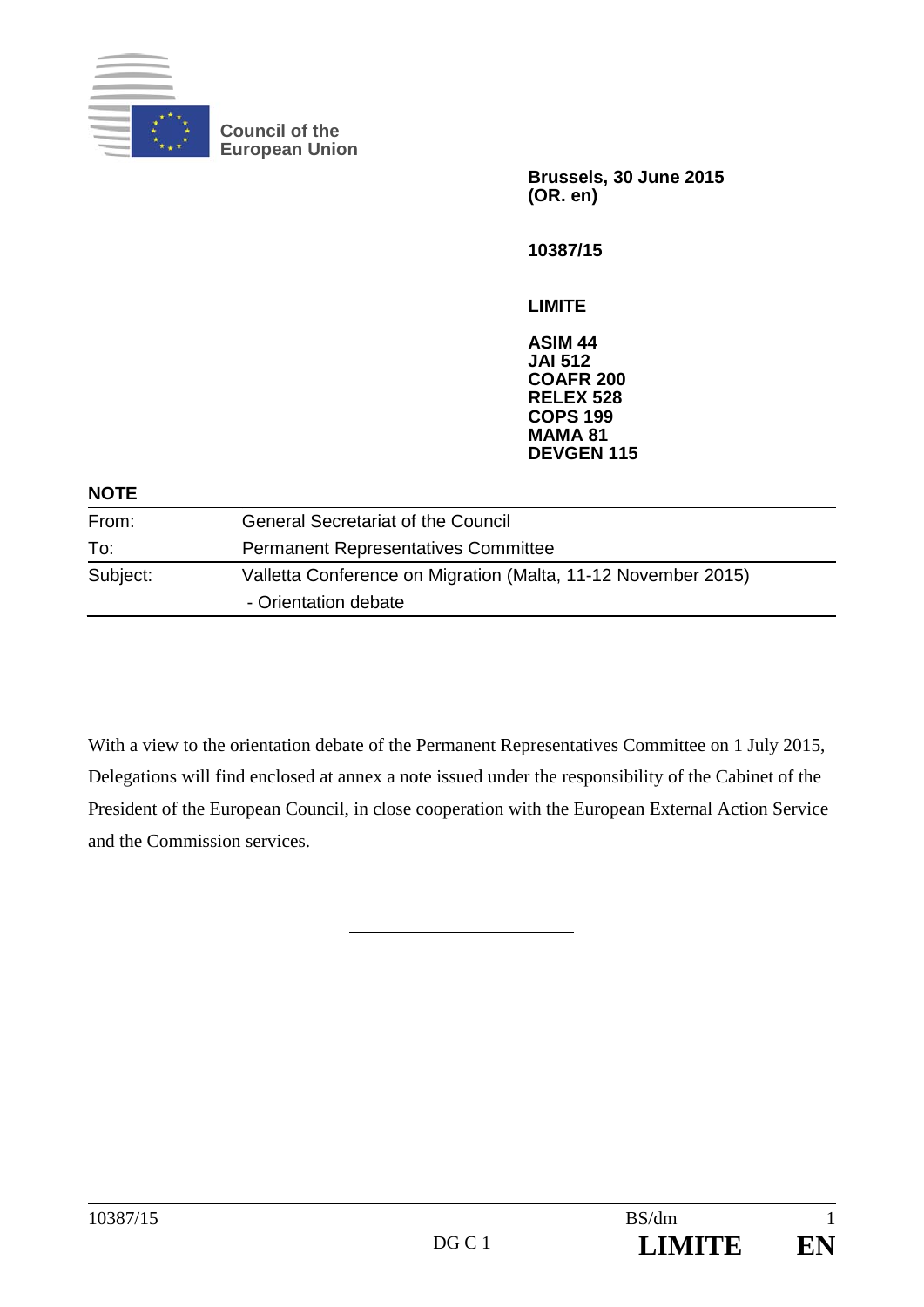## **Valletta Conference**

#### **(Malta, 11-12 November 2015)**

#### **COREPER ORIENTATION NOTE**

### **I. Introduction**

The tragic incident in the Mediterranean on  $19<sup>th</sup>$  April, in which again hundreds of migrants lost their lives, called for immediate action by the European Union. On 23 April, the European Council held a special meeting on the migration situation in the Mediterranean and adopted a Statement in which EU leaders decided: to strengthen the European presence at sea, to fight smugglers and traffickers in accordance with international law, to prevent irregular migration flows and to reinforce internal solidarity and responsibility. Key actions identified by the European Council to prevent irregular migration flows included: increasing support to key countries to monitor and control the land borders and routes; building on existing regional cooperation frameworks (Rabat and Khartoum processes); using all available tools to implement readmission agreements and to promote readmission of unauthorised economic migrants, as well as stepping up dialogue with the African Union and key countries, including through the holding of an ad hoc Summit **in Valletta.** 

The European Commission Communication on a European Agenda on Migration presented on 13 May defined the main pillars of a comprehensive EU approach to Migration and further elaborated on this, referring to a dedicated summit with key partners, including the African Union, to develop a common approach with the region, addressing the protection of people in need, including the issue of smuggling and trafficking of people, and causes of irregular migration. Moreover, the ongoing review of the European Neighbourhood Policy, aimed at setting out proposals in close partnership with partner states having a crucial stake in the migration debate, is an opportunity to streamline EU policies in this respect.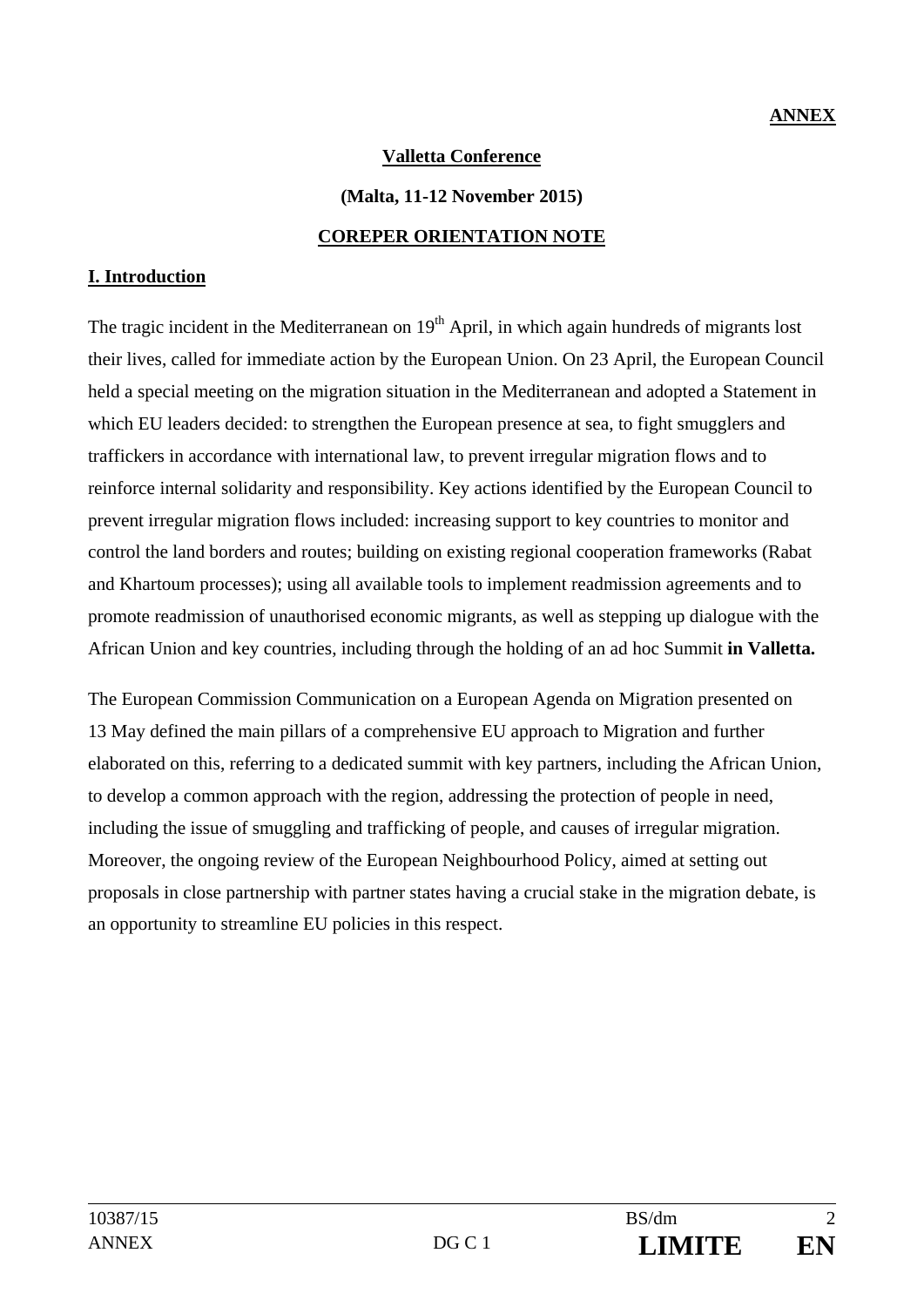Two key documents are proposed for adoption at this Summit: 1) a **political declaration** underlining the decision of the parties to forge stronger partnerships on migration at country and regional level, with the highest possible level of ownership and commitment of the countries of origin, transit and destination in the spirit of partnership, shared responsibility and cooperation required to face current and future migration and mobility challenges; 2) an **outcome document** providing a review of ongoing and already planned actions, as well new priority actions to address migration. The outcome document will have in annex an action plan matrix (what, who and when) structured along the action clusters listed in paragraph III of this note.

- a) The European Council held a discussion on migration issues on 22 June 2015.
- b) The EU Foreign Affairs Council (FAC) will hold further discussions on the matter on 12 October 2015 (TBC).

# **II. Context**

The challenges posed by migration need to be addressed in close partnership by all the countries concerned, along with regional organisations such as the African Union. The Summit will bring together the **leaders of the most concerned countries of origin, transit and destination** as well as regional organisations to identify, agree and launch actions to jointly address immediate and long term migration challenges as well as to reinforce the current mechanisms to implement and follow up high level political decisions on migration. Therefore, the aim is to invite the Heads of State and Government of the European Union Member States and of the countries parties to the Khartoum Process and the Rabat Process, as well as the African Union Commission and the ECOWAS Commission.

Libya is central to irregular migration to Europe but its participation to the summit will depend on the evolution of its internal political situation.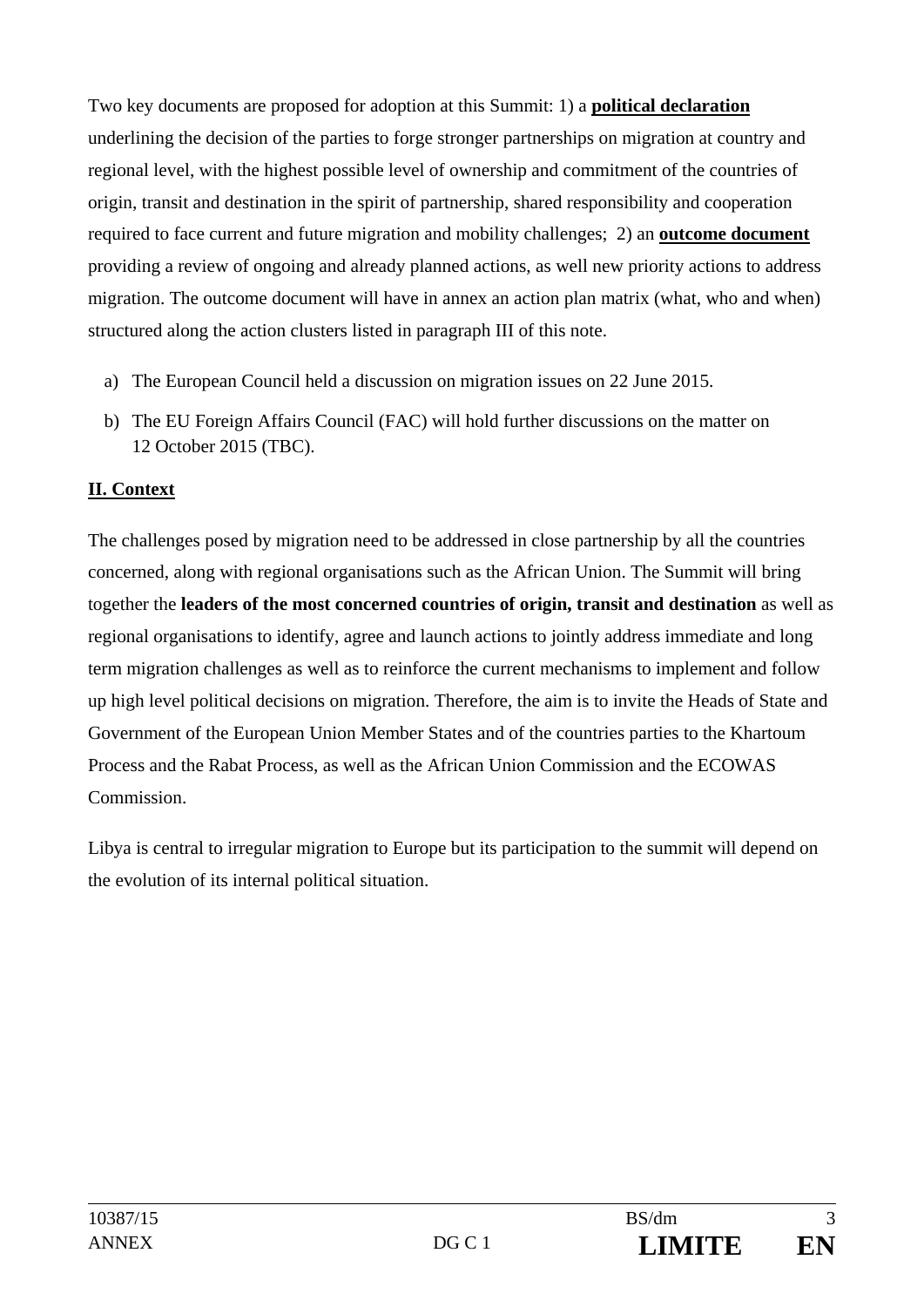The United Nations Secretary General will be invited along with the most relevant UN agencies dealing with migration (e.g. the UNHCR). The International Organization for Migration (IOM), as the leading international organisation in the field of migration, will also be invited.

Logistically, in order to match the capacity of the facilities available, approximately **85 delegations** (format **one plus four**) will be invited to be present at the conference itself.

With regard to the date, the  $11<sup>th</sup>$  and  $12<sup>th</sup>$  November have been informally communicated to key African partners, and do not pose any specific difficulties.

An outline, indicative and preliminary, programme of the Valletta Conference is provided below, and is subject to change depending on discussions:

| Day -1    |                                                                 |
|-----------|-----------------------------------------------------------------|
| Morning   | Possible Senior officials meeting to finalise outcome documents |
| Afternoon | Start arrival of Heads of State/Government                      |
|           | Possible working session                                        |
| Evening   | Dinner                                                          |
| Day 2     |                                                                 |
| Morning   | Working session                                                 |
| Afternoon | Adoption of outcome documents                                   |
|           | Press conference                                                |
|           | Departures                                                      |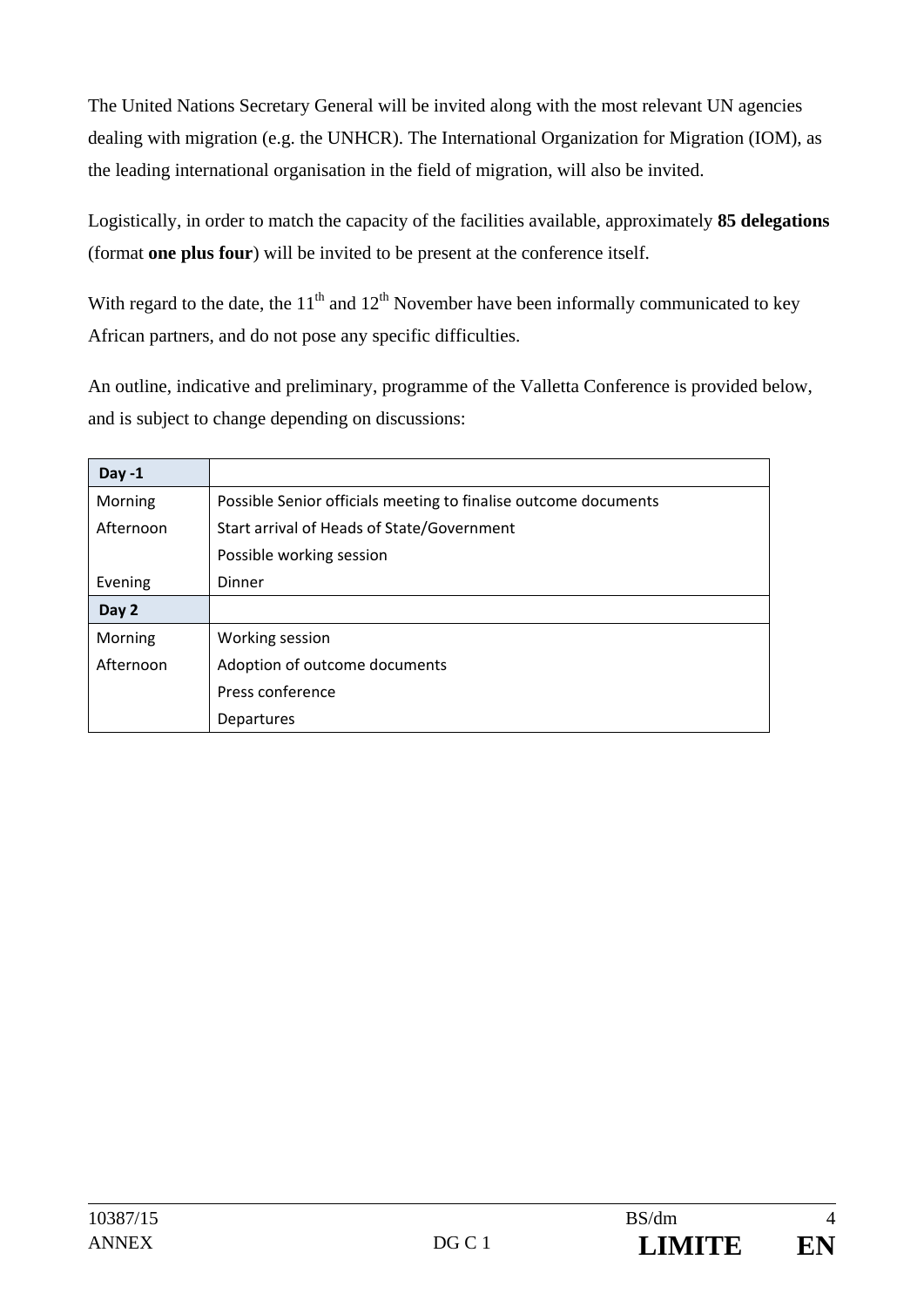## **III. Key Objectives / Planned deliverables**

Addressing the tragedy unfolding in the Mediterranean is in the shared interest and responsibility of all countries in Europe, around the Mediterranean and of origin and transit of irregular migration flows. The first priority is to save lives and to prevent further loss of life as well as to stop the exploitation of vulnerable migrants. The EU is committed to play its role and to a comprehensive approach addressing all migration related issues, including the immediate humanitarian emergency as well as the causes of situations which have roots in realities beyond the Mediterranean shores, including poverty, economic and political instability, human rights violations and often conflicts. More hope and opportunities must be created in the countries of origin through work on peace, stability and development with innovative and long-term responses alongside and beyond the humanitarian approach. This will also require stronger and more effective partnerships through measures that can reduce the incentives for irregular migration. The Post-2015 Development Agenda, due to be adopted at the UN Summit on 25-27 September, contains many elements to plan joint actions to address the root causes of irregular migration.

The Summit will bring together the leaders of the EU Member States, EU Institutions and countries parties of the Khartoum Process and the Rabat Process as well as the African Union Commission and the ECOWAS Commission to identify, agree and launch **actions** to address immediate and long term migration challenges as well as to reinforce the current mechanisms to implement and follow up high level political decisions on migration.

The draft agenda and the summit outcome document could be structured around the following clusters, drawing on elements of the external dimension of the migration agenda identified in the Global Approach on Migration and Mobility and the European Agenda on Migration:

**1. Cooperation with third countries on legal migration and mobility** at continental, regional and bilateral level **(**intensified political dialogue at all levels on these issues; taking forward joint work on organising and facilitating legal migration and well-managed mobility including at regional level - and better coordination and cooperation with partner countries; support to comprehensive national strategies on migration and mobility);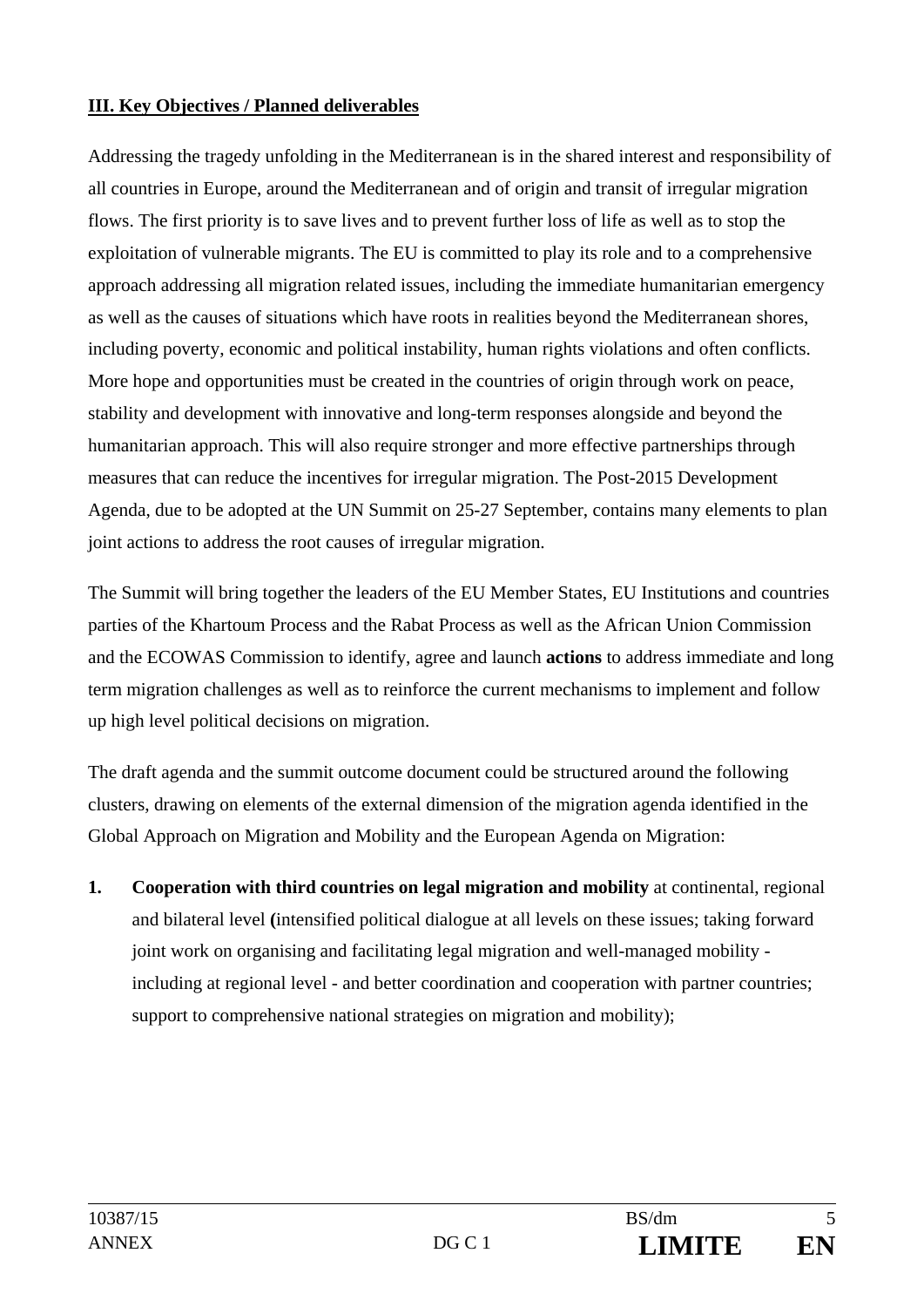- **2. International protection and asylum** to ensure protection of migrants and asylum seekers along the entire migratory route, with particular attention to vulnerable groups, such as unaccompanied minors and women (actions that countries of origin and transit can take to build up and reinforce protection capacities and what the EU can do to support them);
- **3. Prevention of and fight against migrant smuggling and trafficking of human beings**  (actions that countries of origin, transit and destination can take to prevent and to counter irregular migration, including by fighting the smuggling of migrants and trafficking in human beings in compliance with the EU Action Plan against Migrant Smuggling and Strategy on Trafficking of Human Beings; strengthening operational cooperation on crime investigation and prosecution, border management, and anti-corruption);
- **4. Making progress on return and readmission agreements** (actions for both the EU and the countries of origin to facilitate returns of irregular migrants, with particular attention to assisted voluntary return and integration and the establishing of readmission agreements with countries of origin);
- **5. Maximising development benefits of migration and tackling the root causes of forced displacement and irregular migration**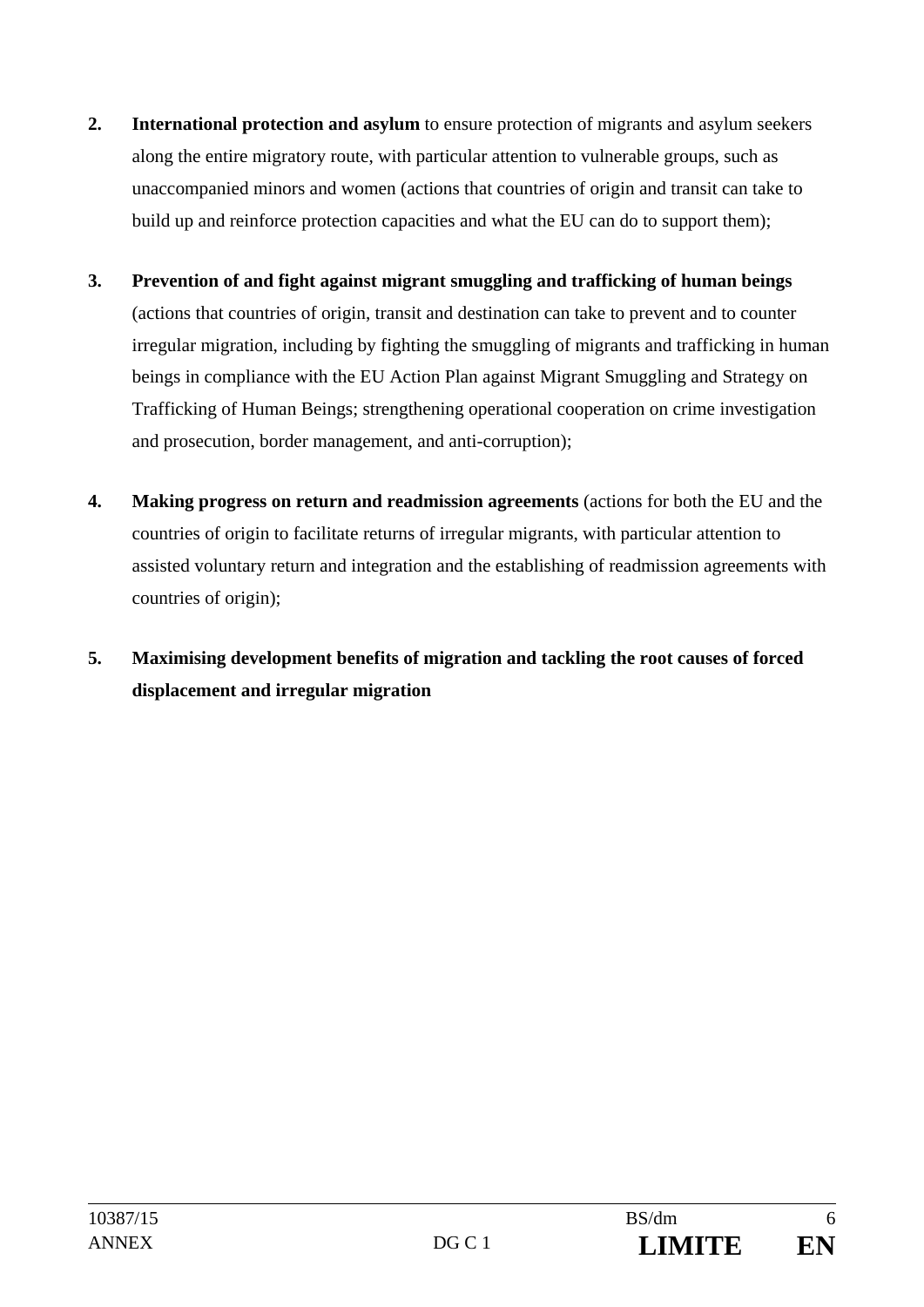On the basis of a swift and thorough identification of the root causes for each of the key countries:

- **5.1. Investing in development (**mainstreaming migration into development policies and programmes as well as into national and regional development strategies; encouraging countries of origin to strengthen policies and actions to provide better economic and social opportunities to their people including employment opportunities; strengthening democratic governance, respect of the rule of law, human rights and freedoms and what the EU can do in support of countries of origin; strengthening resilience of these countries and supporting actions for delivery of basic services; joint action to ensure follow-up and delivery on migration-related elements of the Post-2015 Development Agenda);
- **5.2. Addressing instability and crises** (pursue jointly actions to prevent, reduce or resolve the conflicts generating internal displacement and refugee flows, in full respect of human rights).

As to the reinforcing cooperation mechanisms to monitor follow-up of high level political decisions on migration**,** the Rabat and Khartoum processes, the Mobility Partnerships with individual countries and the Migration and Mobility Dialogue with the African Union provide examples of good cooperation and coordination mechanisms among countries of destination, transit and origin, regional organisations and the African Union. Leaders at the Valletta Conference will assess current coordination and delivery mechanisms and, if necessary, propose measures to reinforce and make them more efficient and effective.

The Summit will be used to create stronger partnerships at country and regional level, to review ongoing and planned actions concerning migration, and to agree on new priority actions to ensure the highest possible level of ownership and commitment of the countries of origin, transit and destination in the spirit of partnership, shared responsibility and cooperation required to face current and future migration challenges. Given the mixed responses to recent EU positions on this topic, **it will be crucial to ensure that a strategic approach is adopted when communicating its outcomes**.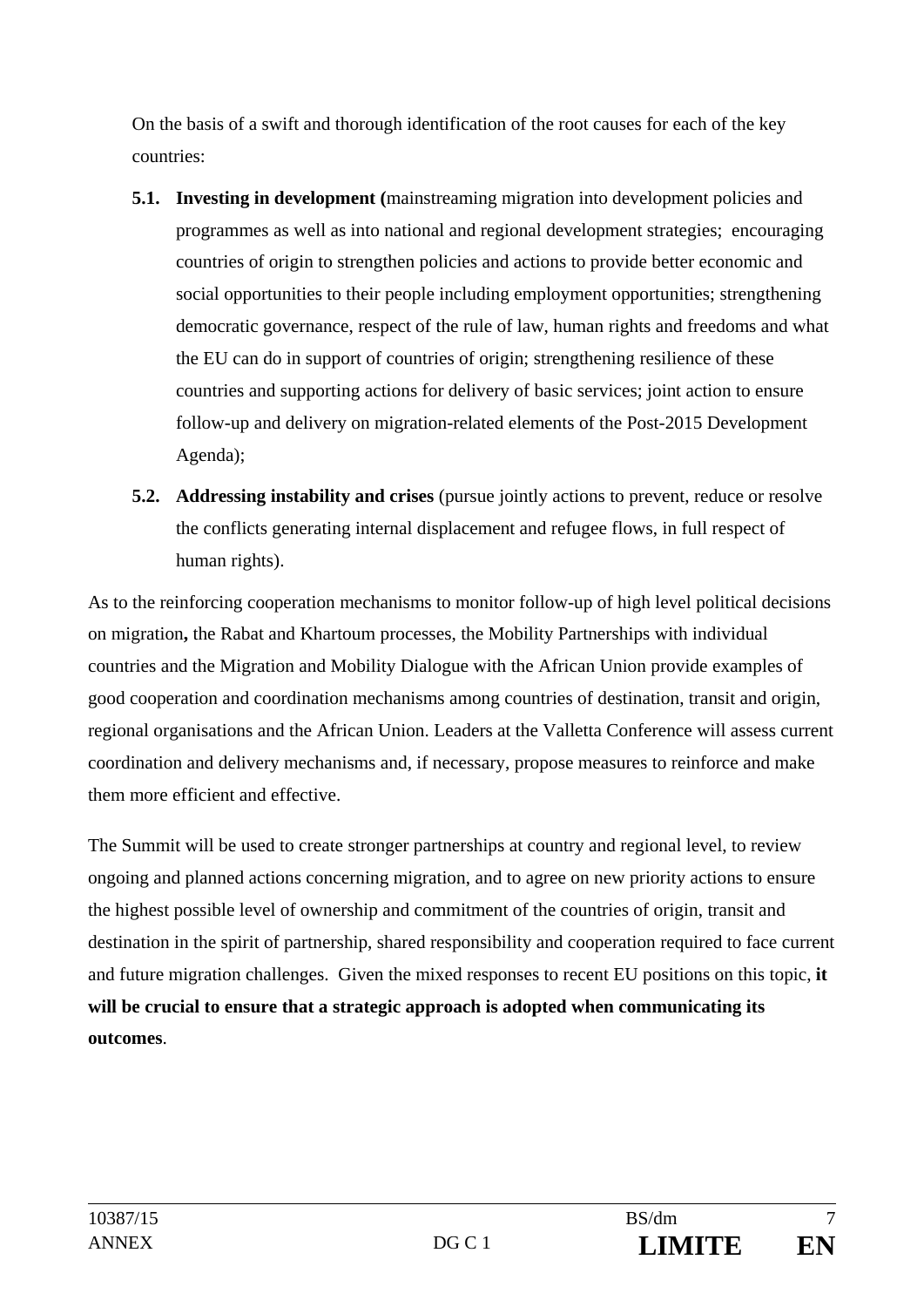## **IV. Next steps**

The following is the timeline of key internal EU preparatory phases/mechanisms to ensure the preparation of the summit:

- a) President Tusk, in cooperation with President Juncker and the HRVP, appointed on  $16<sup>th</sup>$  June 2015 Ambassador Pierre Vimont as his personal envoy for the Valletta Conference. Ambassador Vimont, former SG of the EEAS, will lead the preparations for the Valletta Conference in particular to ensure coherence in the EU's preparatory process.
- b) The European Council on 25-26 June provided further guidance on preparatory actions taken and planned;
- c) A COREPER orientation debate, informed by this paper, will be held on 1st of July during which working parties will be tasked and leads will be established;
- d) The "Friends of the Presidency" will meet under the authority of the High Level Working Group on Migration and Asylum (HLWG) in order to assist COREPER in bringing together all different strands of work in the Council and it will directly report to COREPER. It will be co-chaired by the rotating Presidency and a representative of the High Representative;
- e) COREPER is expected to revert to the preparations of the Summit early in October.
- f) The Council Working Groups COAFR, MAMA, CODEV, SCIFA, HLWG, and PSC, will be regularly informed, and/or consulted as applicable, by the Presidency, the EEAS and the Commission services on progress made within the EU institutions and with the partner countries invited to the Summit (July – October);
- g) As regards the Council, a discussion on the status of preparation of the Summit will take place on  $12<sup>th</sup>$  October. Final strategic steer/guidance will be given to possible pending aspects/steps (TBC).